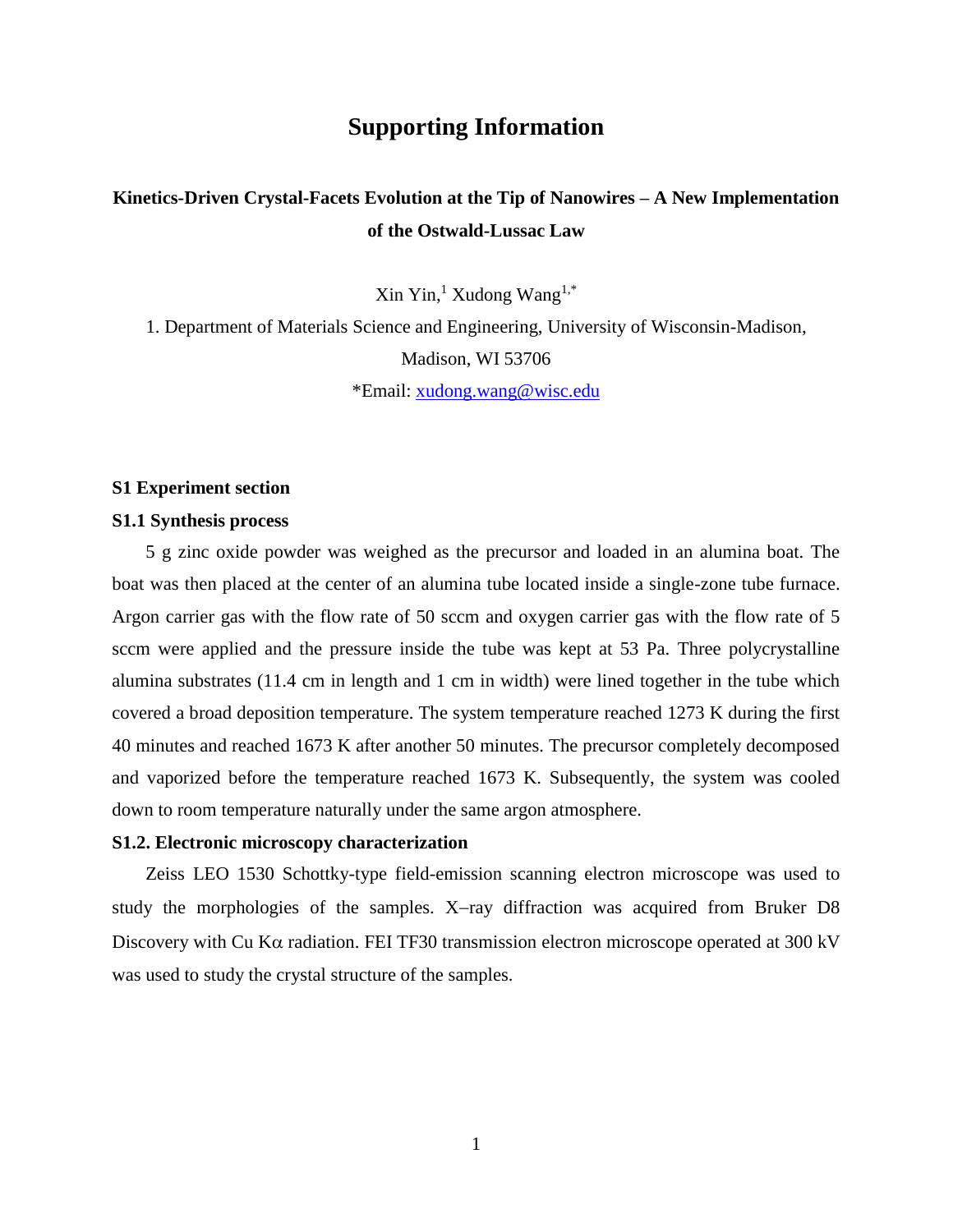**S2. Large scale of ZnO NWs grown on polycrystalline alumina substrate.**



Figure S1. (A) SEM image of ZnO NWs in a large area, inset: the enlarged SEM image of a few individual NWs with faceted tip. (B) X-ray diffraction pattern of ZnO nanorods.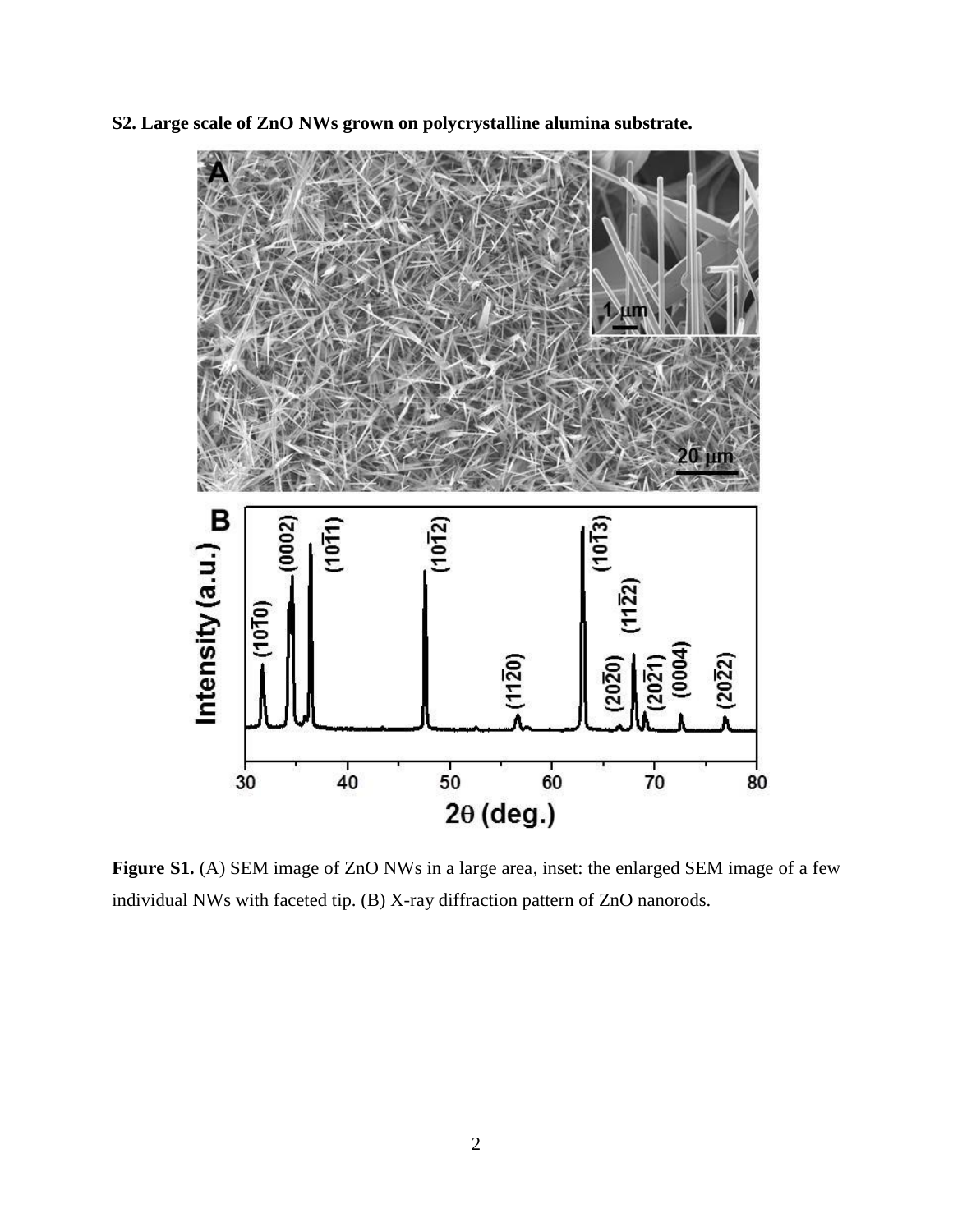**S3. Relationship between deposition temperature and deposition location in the reaction chamber.**



Figure S2. Deposition temperature along the reaction chamber. The facet evolution region is highlighted in blue.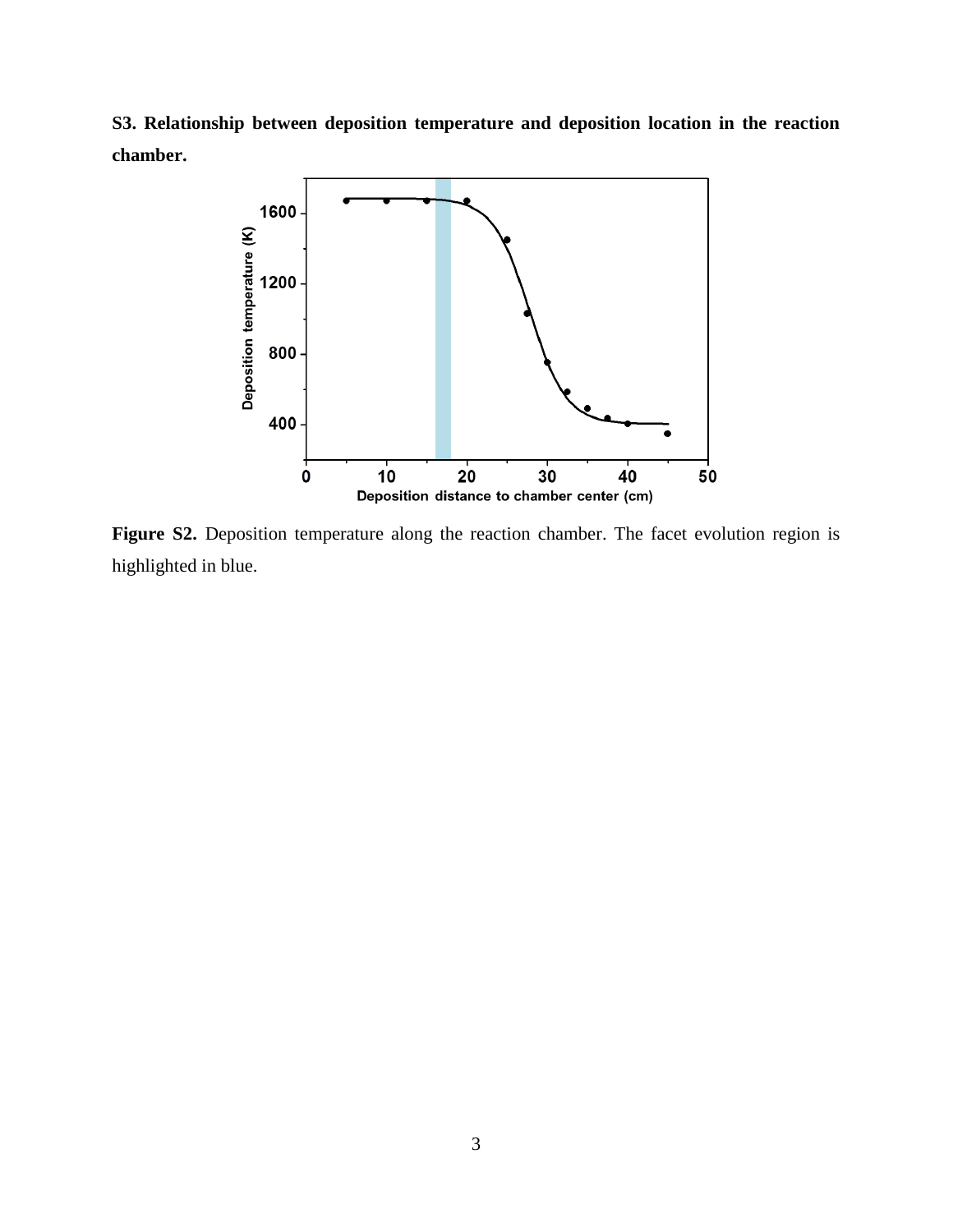## **S4. Tip facet evolutions at large scale.**



Figure S3. Large scale SEM images of the facet evolution, corresponding to each image of Figure 1 in the main text. Each facet combination exhibits good uniformity within a finite small area where the deposition conditions are nearly identical. The inset is the enlarged image of thetip in the dashed blue box. The scale bars are 200 nm.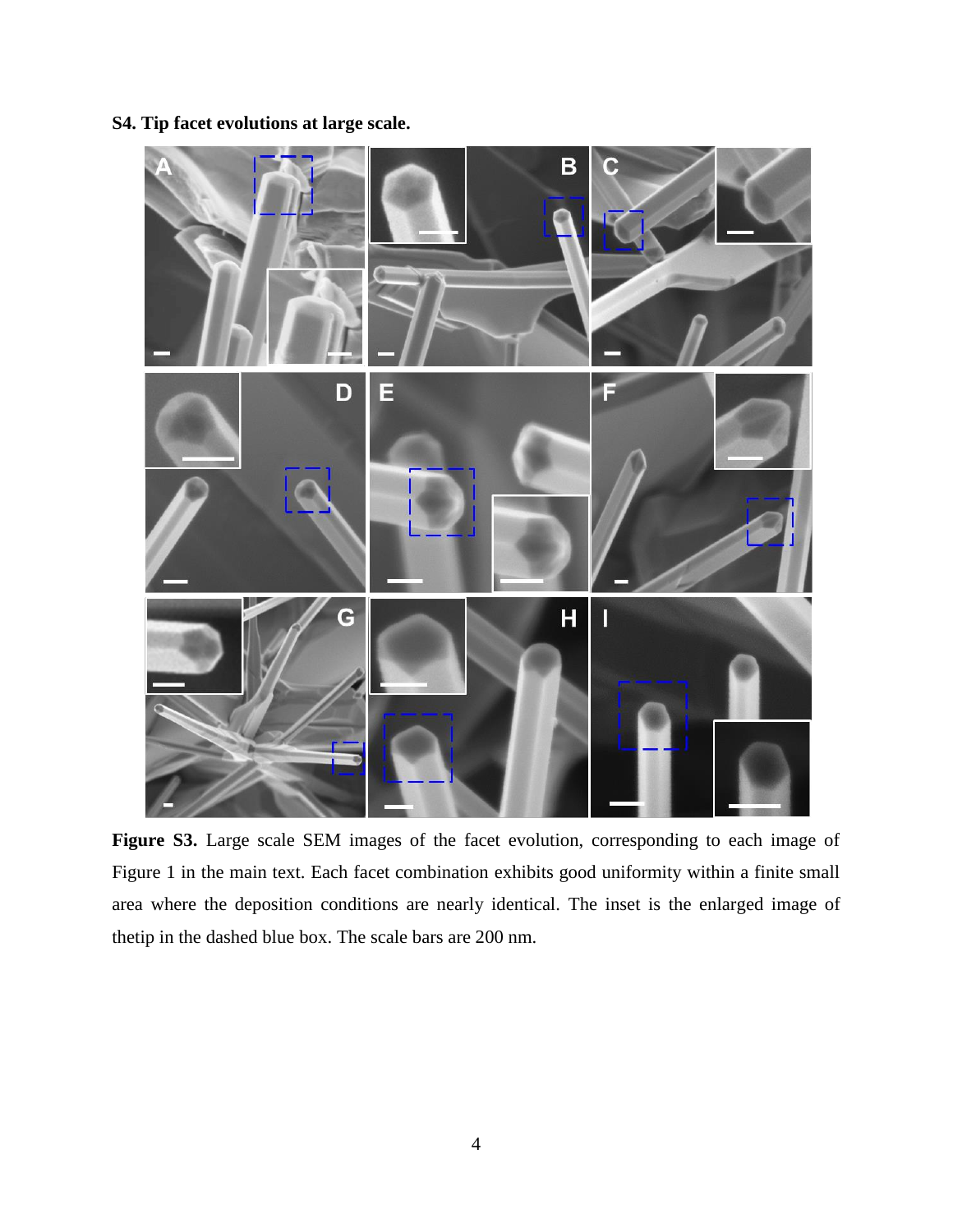

**S5. Statistical data of the growth rate ratio depending on the locations.**

**Figure S4.** Relationship between the growth rate ratio and the deposition locations, showing the facet evolution trend.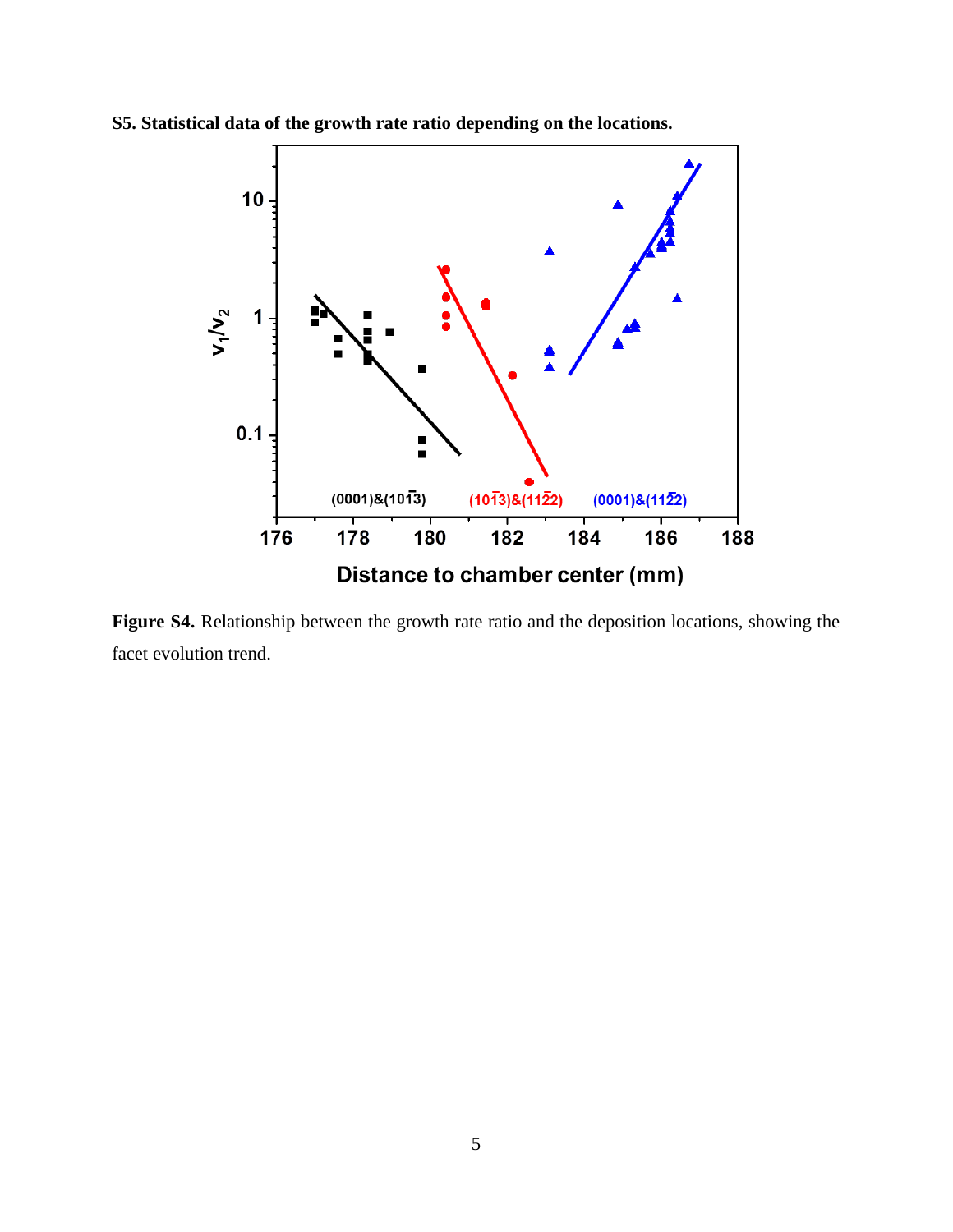

**S6. Atomic structures of the facets involved in the growth**

**Figure S5.** Ball structure models of the facet  $\{1013\}$ ,  $\{1122\}$  and  $(0001)$ .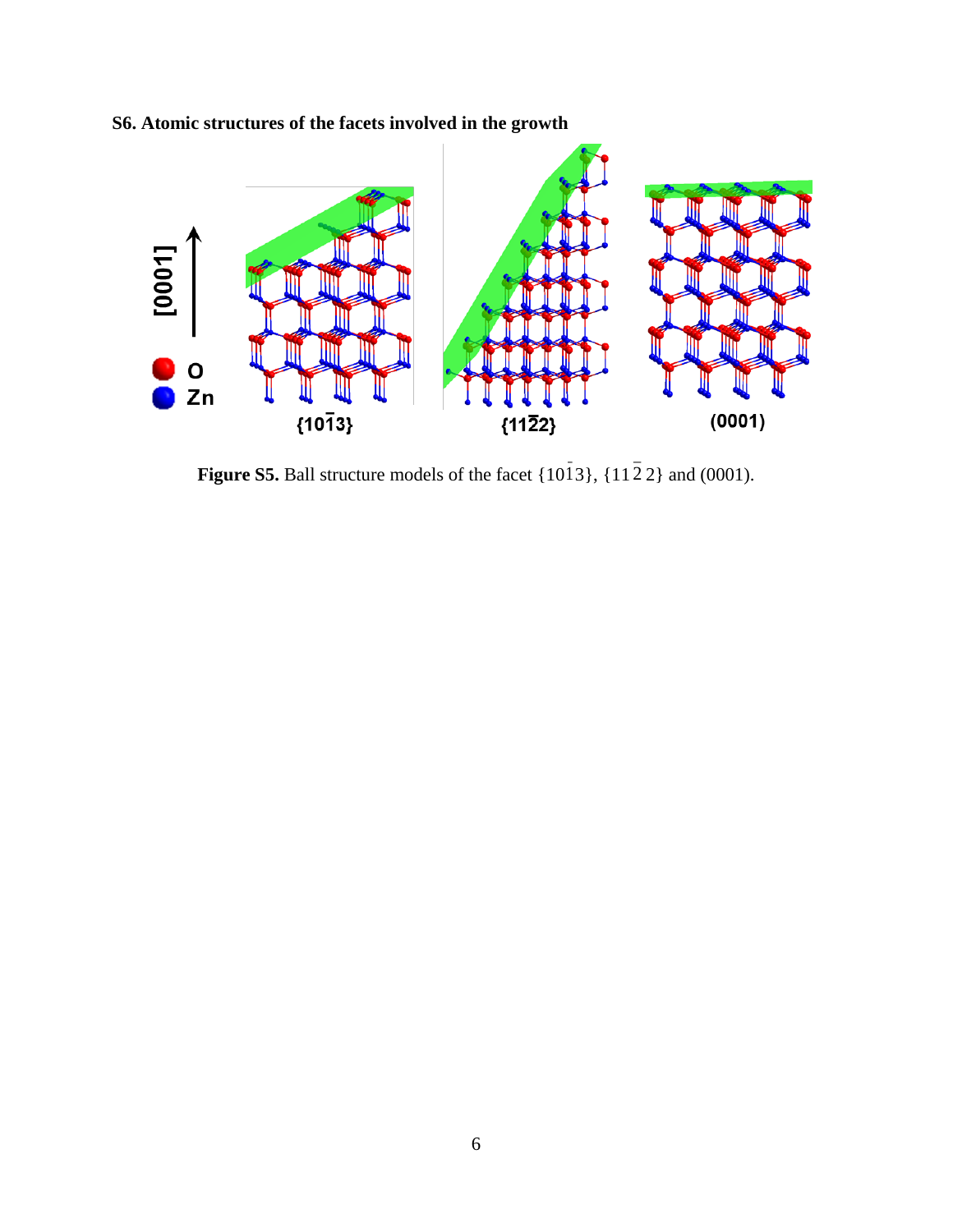#### **S7. Calculation about the supersaturation and the growth energy barriers**

#### **S7.1. Conversion of the deposition locations to the supersaturation**

Since the facet evolution region is very narrow  $(\sim 1 \text{ cm})$  and at the high temperature region, where the temperature change could be neglected (Figure S2). It is assumed that the temperature is constant in this region (1665 K). Therefore, the supersaturation is not affected by the temperature. Since considerable amount of deposition occurred in this region, the zinc vapor concentration decreases due to the consumption of deposition, which is considered as the solo parameter that changes the supersaturation (decreases along the downstream direction).

According to our previous calculation results, the deposition location could be related to the supersaturation through the equation S1 below:

$$
\sigma = \frac{c_0 RT - P_e}{P_e} - \frac{4R_{con} \cdot RT}{P_e \cdot D \cdot r} \cdot x
$$
\n(S1)

where  $\sigma$  is the supersaturation,  $c_0$  is the initial vapor concentration,  $R$  is gas constant,  $T$  is the deposition temperature, *P<sup>e</sup>* is the vapor pressure in equilibrium, *Rcon* is the deposition rate, *D* is the internal diameter of the furnace tube,  $r$  is the flow rate of the carrier gas, and  $x$  is the deposition location. With this equation, we divided the facet evolution region into a series of finite small areas and in each finite small area, the supersaturation is constant. The supersaturation is successively calculated based on the previous one. Thus, we could estimate the supersaturation for each interested NW.

| Facet evolutions    | Distance to the chamber center (cm) | supersaturation |
|---------------------|-------------------------------------|-----------------|
| $(0001)$ &{1013}    | 17.693                              | 0.0366          |
| $(0001)$ &{1013}    | 17.823                              | 0.0316          |
| $(0001)$ &{1013}    | 17.879                              | 0.0267          |
| $(0001)$ &{1013}    | 17.915                              | 0.0223          |
| $(0001)$ &{1013}    | 17.999                              | 0.0180          |
| ${1013}$ & ${1122}$ | 18.101                              | 0.0145          |
| ${1013}$ & ${1122}$ | 18.265                              | 0.0104          |
| ${1013}$ & ${1122}$ | 18.301                              | 0.0074          |

The converted results from deposition locations to the supersaturation are listed below: